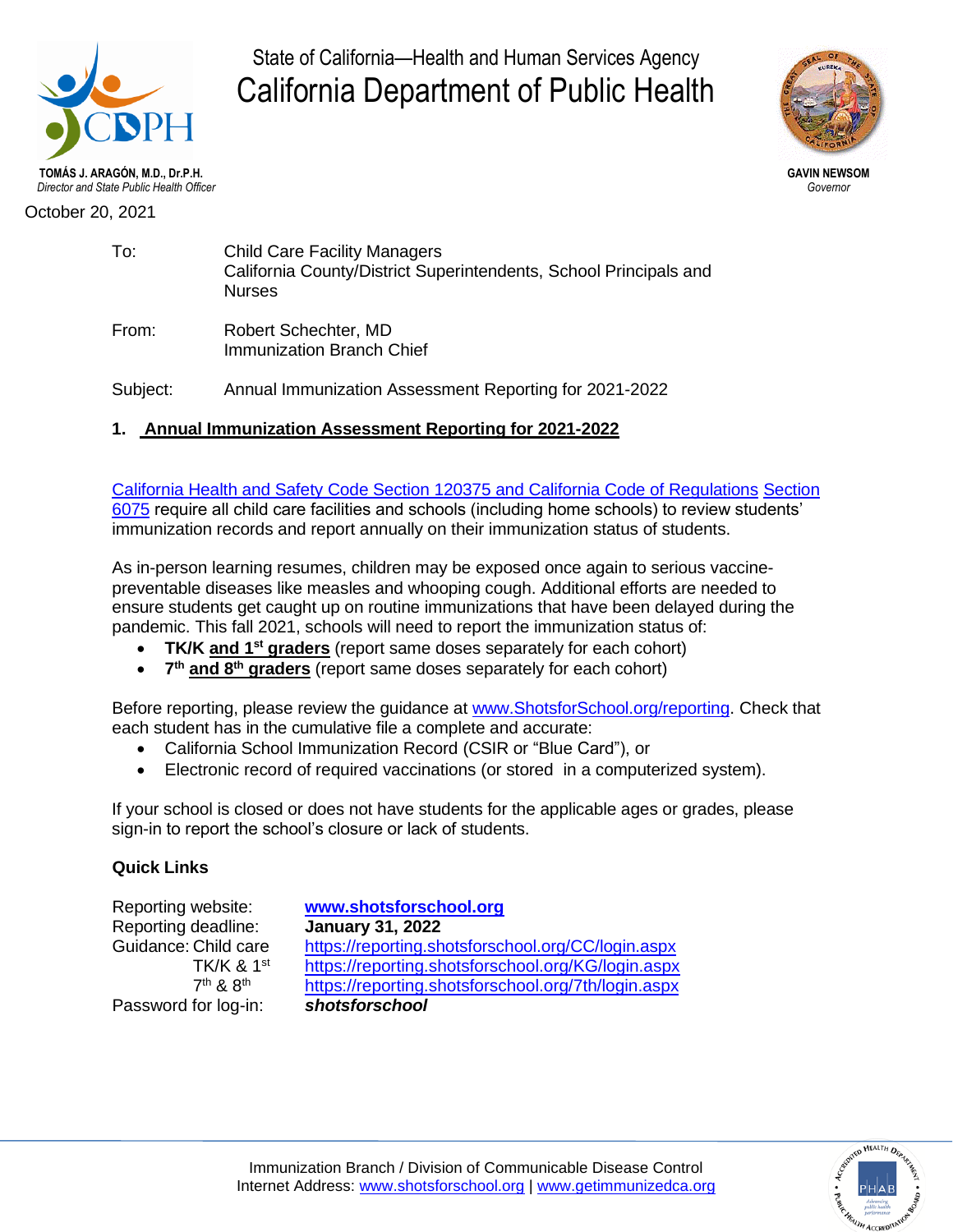

# State of California—Health and Human Services Agency California Department of Public Health



## **2. [Updates to Medical Exemption Immunization Requirements](https://eziz.org/assets/docs/shotsforschool/2021Jan4MedicalExemptions.pdf)**

This year CDPH launched the California Immunization Registry – Medical Exemption (CAIR-ME, [https://cair.cdph.ca.gov/exemptions\)](https://cair.cdph.ca.gov/exemptions) website to issue and track medical exemptions from required vaccines for children attending school or child care facilities. CAIR-ME was created in response to laws passed in 2019 (Senate Bills 276 and 714).

Once you receive a new medical exemption from an incoming enrollee, you may request access to CAIR-ME by emailing [medicalexemptions@cdph.ca.gov.](mailto:medicalexemptions@cdph.ca.gov) You will be able to look up medical exemptions in CAIR-ME for children attending your school or facility. Please visit <https://www.shotsforschool.org/laws/exemptions/> to see updated FAQs and additional information about immunization requirements.

#### **3. Immunization Compliance Added to K-12 School Audits**

In school year 2021-2022, the annual financial and compliance audits of public schools by local educational agencies will include an immunization component for schools with kindergarten or 7th grade that:

- 1. Did not submit immunization assessment reports or
- 2. Had conditional admission and overdue rates above 10% reported in the fall.

Schools found to have improperly admitted students that do not meet immunization requirements may be subject to docking of ADA payments for those children. For more information, see [http://eaap.ca.gov.](http://eaap.ca.gov/)

#### **4. Summary of Child Care Preschool Requirements**

| <b>AGE WHEN ADMITTED</b>  |         |                               | TOTAL NUMBER OF DOSES REQUIRED OF EACH IMMUNIZATION <sup>2,3</sup> |                    |             |
|---------------------------|---------|-------------------------------|--------------------------------------------------------------------|--------------------|-------------|
| 18 months through 5 years | 3 Polio | 4 DTaP                        | 3 Hep B                                                            |                    | 1 Varicella |
|                           |         | On or after the 1st birthday: |                                                                    | 1 Hib <sup>4</sup> | 1 MMR       |

Complete version: Guide to Immunization Requirements for [Pre-Kindergarten](http://eziz.org/assets/docs/IMM-230.pdf) or 17 CCR [6025,](http://eziz.org/assets/docs/IMM-1080.pdf) Table A.